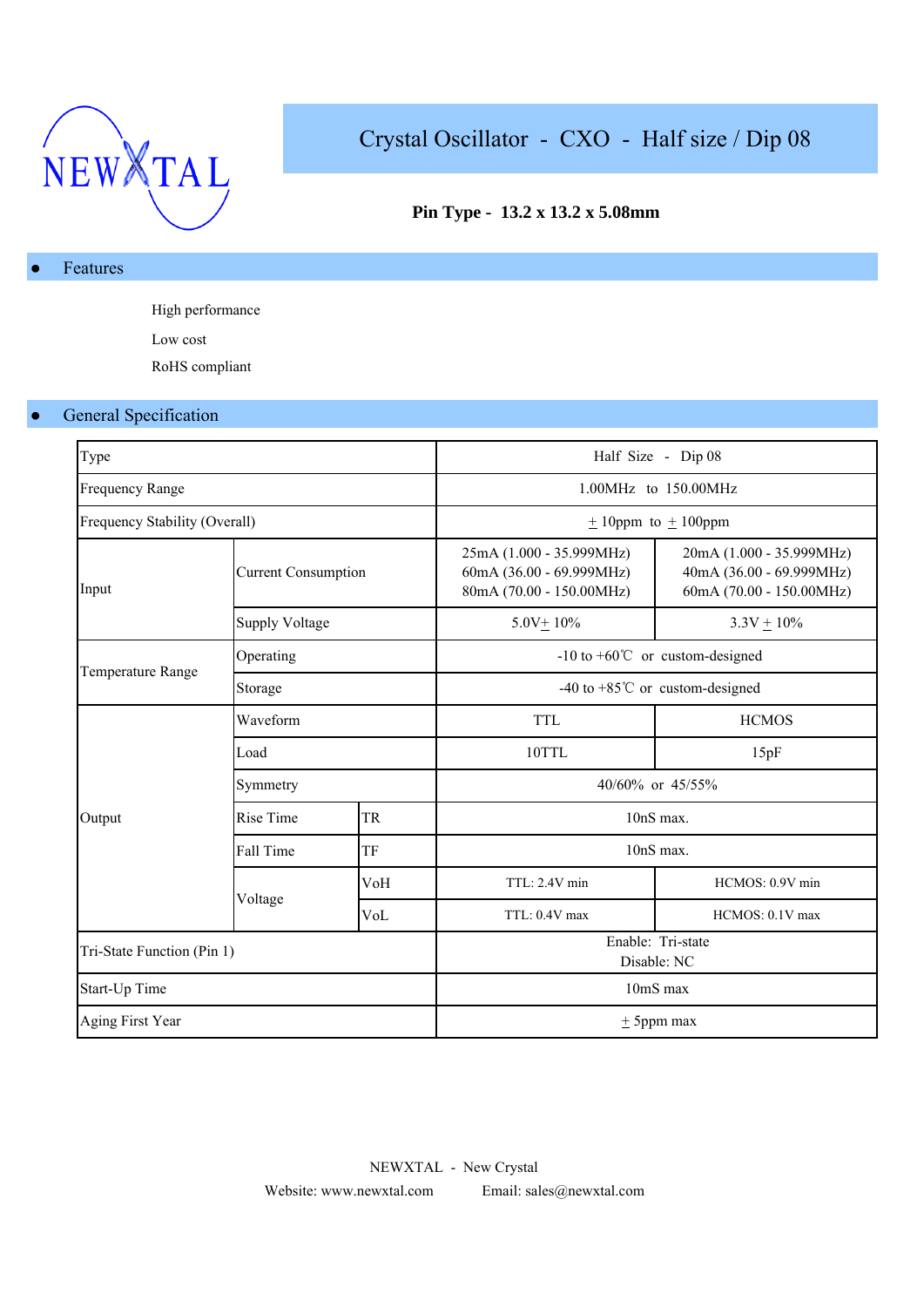## Crystal Oscillator - CXO - Half size / Dip 08

## **Frequency Stability Codes (ppm)**

| $=\pm 20$    | $2 = \pm 25$ | $3 = +30$<br>$\sim$ | $4 = +50$<br>$\sim$ | $5 = \pm 100$ | $=$<br>the company's company's com- |  |
|--------------|--------------|---------------------|---------------------|---------------|-------------------------------------|--|
| $8 = \pm 15$ | $a = \pm 10$ | $h = +70$<br>$\sim$ |                     |               |                                     |  |

\* Frequency stability includes stability at 25 ℃, operating temperature range, supply voltage and aging 1st year.

### ● Operating Temperature Range Codes(℃)

| $= 0$ to $+70$    | $2 = -10$ to $+70$ | $3 = -20$ to $+70$ | $4 = -40$ to $+85$  | $5 = -10$ to $+60$ | $6 = -20$ to $+60$ |
|-------------------|--------------------|--------------------|---------------------|--------------------|--------------------|
| $7 = 0$ to $+100$ | $8 = 0$ to $+60$   | $9 = -30$ to $+65$ | $A = -55$ to $+125$ | $B = -30$ to $+80$ | $C = -10$ to $+50$ |

#### **Marking**

## Holder

Frequency + M (MHz) + Date code ( Year Code + Month Code )

NEWXTAL (Company brand)

#### Year Code:

| 2001 | 2002 | 2003 | 2004 | 2005 | 2006 | 2007 | 2008 | 2009 | 2010          | 2011 | 2012           |
|------|------|------|------|------|------|------|------|------|---------------|------|----------------|
|      |      |      |      |      |      |      |      |      | $\sim$<br>1 V | . .  | $\overline{1}$ |

#### Month Code:

| Jan            | Feb | March | Apr | May | June | July | August | $\tilde{\phantom{a}}$<br>September | $\sim$<br><b>October</b> | <b>Nov</b> | December |
|----------------|-----|-------|-----|-----|------|------|--------|------------------------------------|--------------------------|------------|----------|
| $\overline{1}$ |     |       |     | -   |      |      |        |                                    |                          |            |          |

For Example:



#### Ordering Information

| Holder       | Type         | <b>SMD</b> Size | Stability  | Temperature    | Input voltage          | Tri-state             | Symmetry                         | Pullability | Frequency | Lead-free   | Packing                |
|--------------|--------------|-----------------|------------|----------------|------------------------|-----------------------|----------------------------------|-------------|-----------|-------------|------------------------|
|              |              |                 | (ppm)      | $(\degree C)$  | (V)                    |                       |                                  | (ppm)       |           |             |                        |
| $C = CXO$    | 08=Half size | Blank= $N/A$    | See tables |                | $1 = 3.3$<br>$2 = 5.0$ | $N = No$<br>$T = Yes$ | $45 = 45/55\%$<br>$46 = 40/60\%$ |             | xx.xxM    | LF=leadfree | Blank: Bulk or<br>Tube |
|              |              |                 | ±50        | $-10$ to $+70$ |                        |                       |                                  | $N = N/A$   |           |             |                        |
| $\mathbf{C}$ | 08           |                 | 4          | 2              |                        | N                     | 45                               | N           |           | LF          |                        |

For Example: C08421N45N-10.000MLF

NEWXTAL - New Crystal

Website: www.newxtal.com Email: sales@newxtal.com